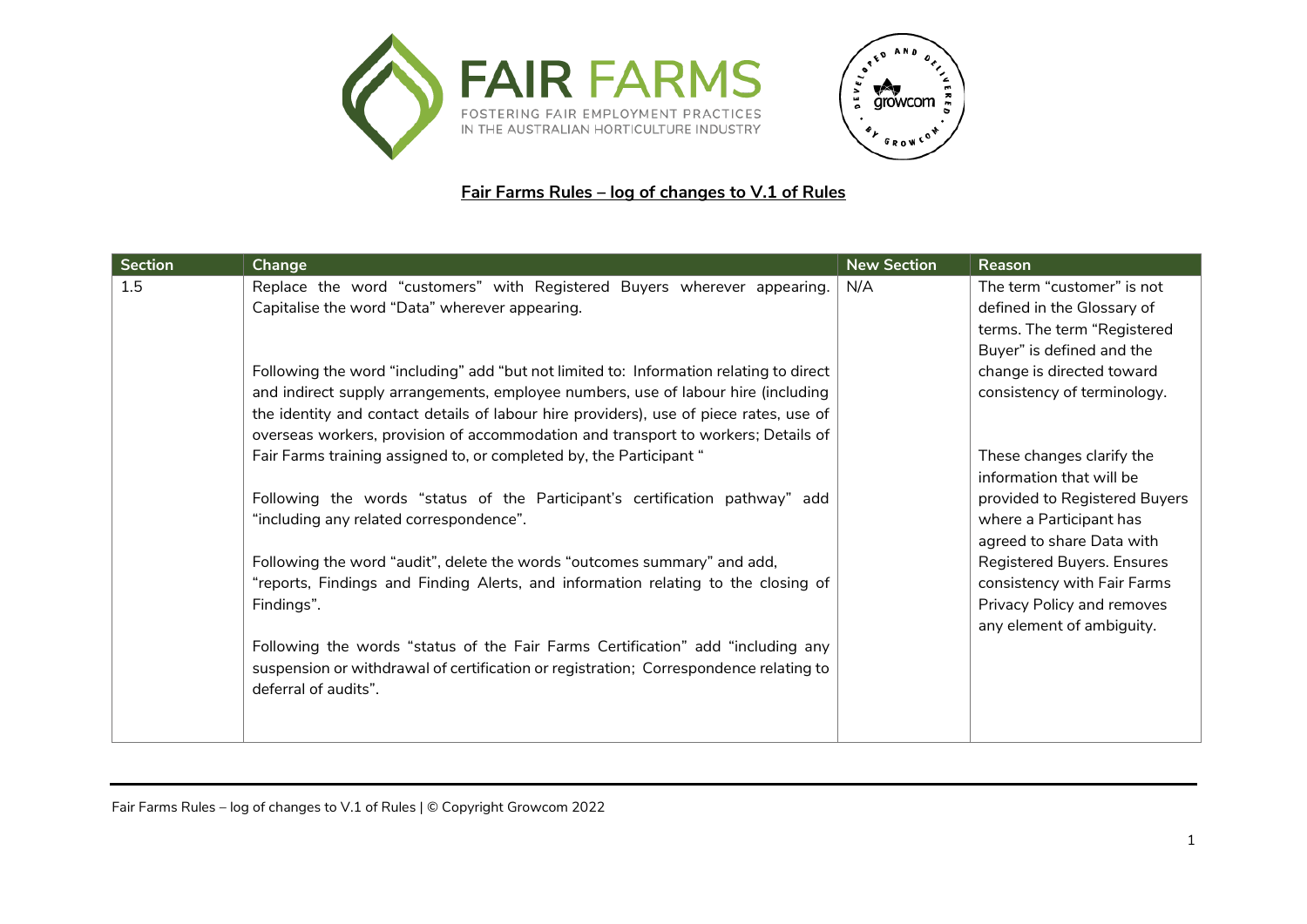|     | Following the words "A Participant" add "agrees that the Data will be provided to<br>nominated Registered Buyers. However, Participants". After the words<br>"authorisation to share Data" add the words "or any part of it".<br>At the conclusion of the section add "If a Participant decides to withdraw consent for<br>the sharing of the Data or any part of the Data the Participant acknowledges that<br>this may affect the way the nominated Registered Buyers rate the risk to its supply<br>chain posed by the Participant". |           |                                                                                                                                                                              |
|-----|-----------------------------------------------------------------------------------------------------------------------------------------------------------------------------------------------------------------------------------------------------------------------------------------------------------------------------------------------------------------------------------------------------------------------------------------------------------------------------------------------------------------------------------------|-----------|------------------------------------------------------------------------------------------------------------------------------------------------------------------------------|
|     |                                                                                                                                                                                                                                                                                                                                                                                                                                                                                                                                         |           | The addition alerts<br>Participants to the possible<br>ramifications of withdrawing<br>consent for the sharing of<br>Data with Registered Buyers                             |
| 3.3 | At sub paragraph iii after the word "Company" add the words "or entity". Following<br>the words "details - name" add "(s), $ABN(s)$ "<br>At sub paragraph (iv) after the words "Preferred audit date" add the words "within<br>peak period (if any)".                                                                                                                                                                                                                                                                                   | N/A       | Clarification that some<br>Participants operate though<br>trusts, partnerships or as sole<br>traders and that audits must<br>be conducted within peak<br>employment periods. |
| 3.6 | Replace "4.5 $I - xiii$ " with "3.5 $I - xiii$ "                                                                                                                                                                                                                                                                                                                                                                                                                                                                                        | N/A       | Correct numbering error.                                                                                                                                                     |
| 3.8 | At subparagraph i add an "s" to the word "believe".                                                                                                                                                                                                                                                                                                                                                                                                                                                                                     | N/A       | Correct typographical error.                                                                                                                                                 |
| 5   | Add new sub paragraphs as follows:<br>"5.4 The results of the OSA are not provided to Registered Buyers.                                                                                                                                                                                                                                                                                                                                                                                                                                | 5.4 & 5.5 | Clarifies that OSA results are<br>confidential and are not<br>provided to Registered Buyers.                                                                                 |
|     | 5.5 A Participant must complete the OSA within one month of registration."                                                                                                                                                                                                                                                                                                                                                                                                                                                              |           | Introduces a timeframe for the<br>completion of the initial OSA.                                                                                                             |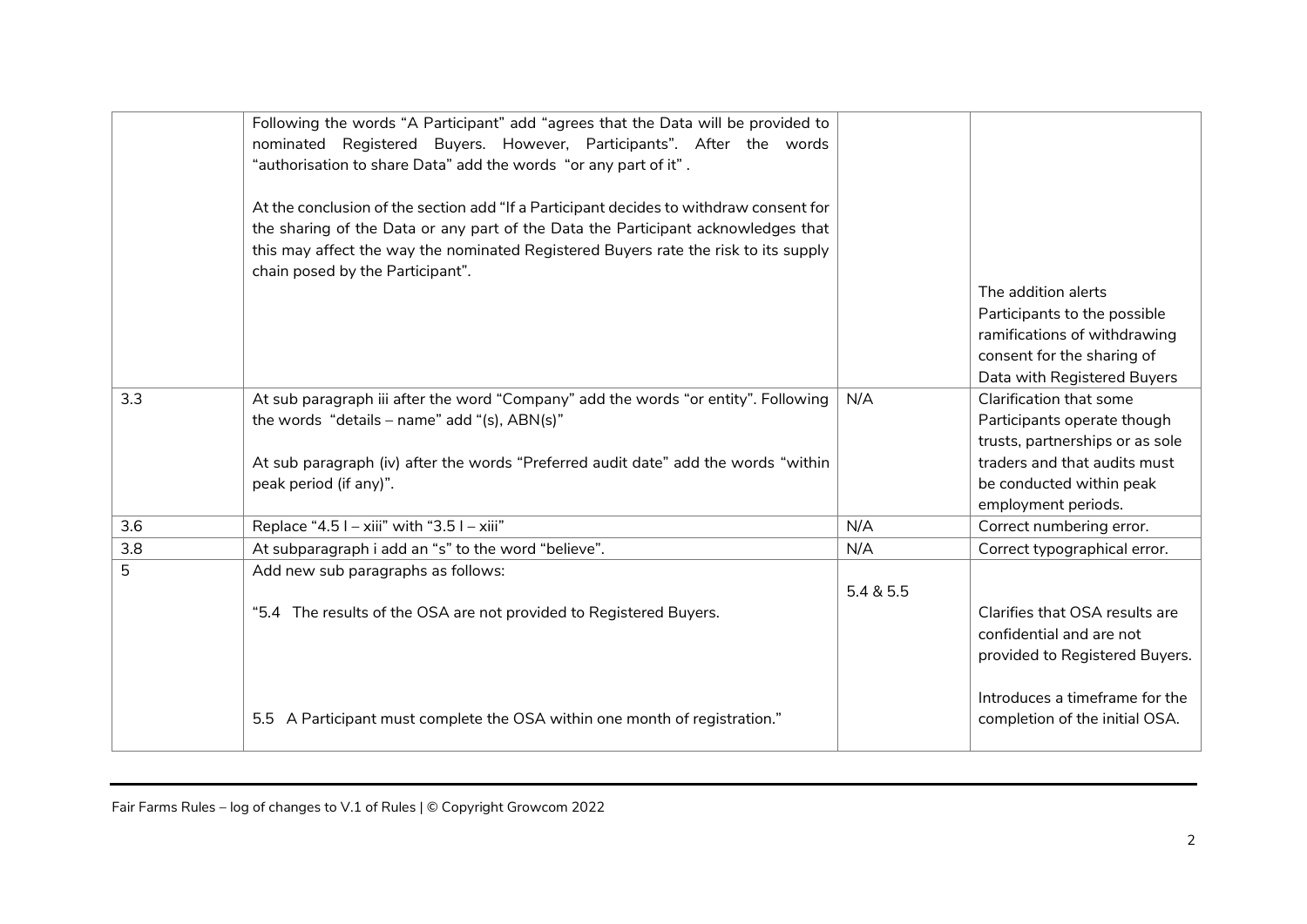| 6.2 | Delete the words "The available training modules can be viewed and booked<br>through the Fair Farms website" and replace with "Initial training modules will be<br>assigned to a Participant following completion of the Online Self-Assessment".                                                                                                                                                                                                        | N/A | Changes reflect new systems<br>for assigning initial training<br>modules through the Learning<br>Management System.                                                                          |
|-----|----------------------------------------------------------------------------------------------------------------------------------------------------------------------------------------------------------------------------------------------------------------------------------------------------------------------------------------------------------------------------------------------------------------------------------------------------------|-----|----------------------------------------------------------------------------------------------------------------------------------------------------------------------------------------------|
| 6.4 | At the end of the section add the following sentence: "The required training<br>modules must be completed within three (3 months) of being advised of the<br>requirement to complete assigned training modules."                                                                                                                                                                                                                                         | N/A | Introduces a timeframe for the<br>completion of assigned<br>training.                                                                                                                        |
| 6.5 | At the end of the section delete the words "The requirement for ongoing training<br>under this clause 6.5 is subject to review following the initial roll-out and evaluation<br>of the Program".                                                                                                                                                                                                                                                         | N/A | The review determined that<br>ongoing training through CPD<br>was a necessary component of<br>the program.                                                                                   |
| 7   | Insert a new clause 7.4 as follows:<br>7.4 The initial Fair Farms audit must be scheduled at the earliest opportunity (i.e.<br>next harvest or peak employment period) following completion of Fair Farms<br>training. It is expected that Participants will undertake an initial audit within six<br>months of registration. A participant may seek an extension of this timeframe such<br>that an audit is completed within 12 months of registration. | 7.4 | Introduces a timeframe for the<br>scheduling of the initial Fair<br>Farms Audit.                                                                                                             |
| 7.7 | Renumber the clause to 7.8.<br>Following the words "qualify as a Critical Non-Compliance" delete "as indicated in<br>the Audit Checklist".                                                                                                                                                                                                                                                                                                               | 7.8 | Version 2 of the audit checklist<br>removed the column indicating<br>which findings qualified as a<br>Critical Non- Compliance and<br>this is now a matter for<br>auditors to determine with |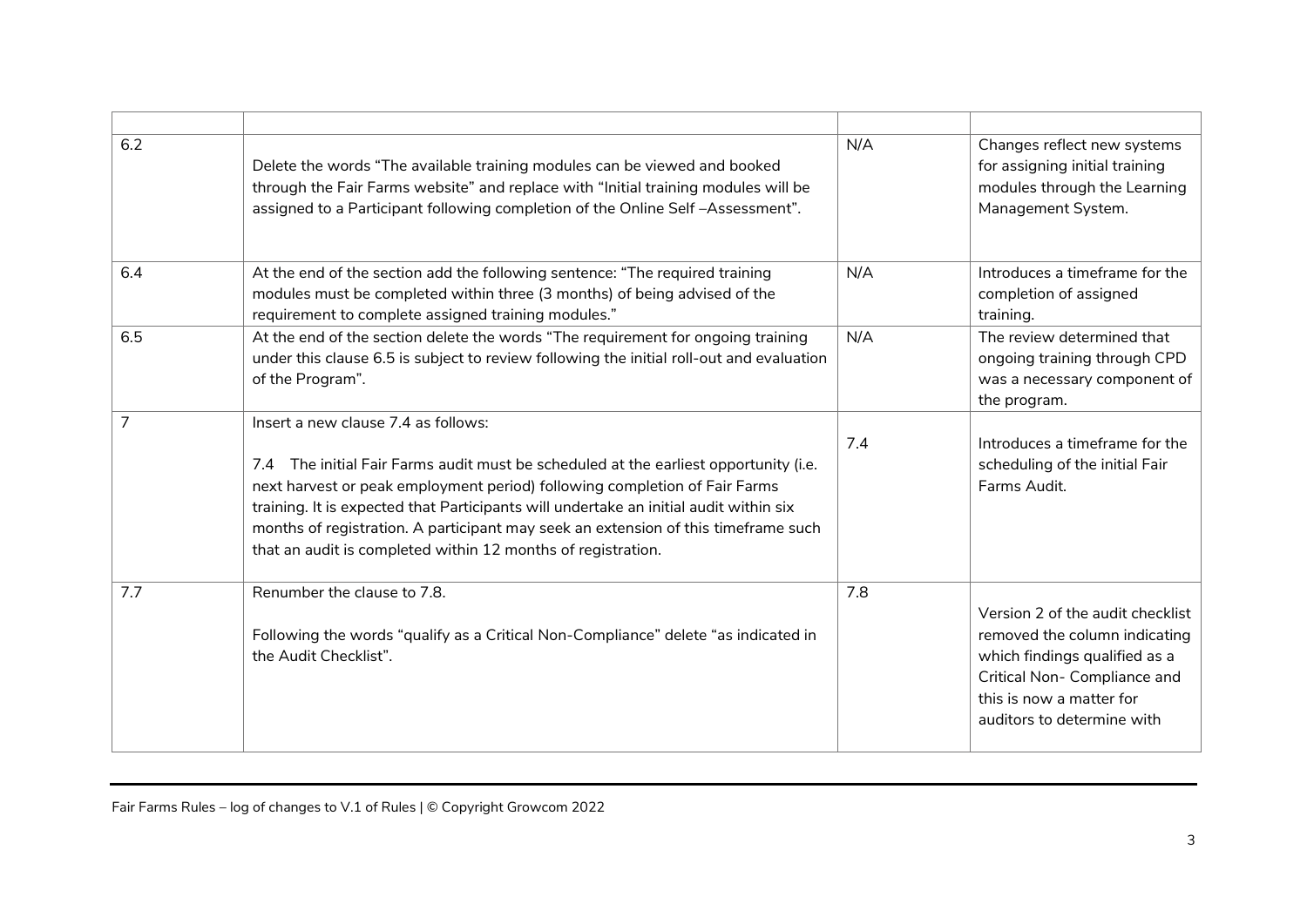|                | At the end of the section add the words "Where there is any inconsistency<br>between the Audit Checklist and the Standard the Standard shall prevail".                                                                                                                                                                                                        |      | reference to the definition of<br>Critical Non-Compliance.<br><b>Clarifies that the Standard</b><br>takes precedence over the<br>Checklist in the event of<br>inconsistency. |
|----------------|---------------------------------------------------------------------------------------------------------------------------------------------------------------------------------------------------------------------------------------------------------------------------------------------------------------------------------------------------------------|------|------------------------------------------------------------------------------------------------------------------------------------------------------------------------------|
| $\overline{7}$ | Insert a new sub section 7.10 as follows:<br>"A half day audit:<br>May be appropriate for recertification audits of Participants with a<br>$\mathbf{1}$ .<br>single controlled site, no labour hire workers, and less than 25 directly hired<br>workers during harvest or peak employment period.<br>2.<br>Is generally not appropriate for an initial audit. | 7.10 | The addition provides further<br>guidance for certifying bodies<br>as to when a half day audit<br>may be appropriate.                                                        |
| 7.8            | Renumber to 7.11                                                                                                                                                                                                                                                                                                                                              | 7.11 | Renumbering required by<br>insertion of new sub sections.                                                                                                                    |
| 11.4           | After the words "the Participant's registration(s)" add " and/or certification(s)"                                                                                                                                                                                                                                                                            | N/A  | Clarifies that a participant may<br>have either or both registration<br>and certification withdrawn in<br>the prescribed circumstances.                                      |
| 11.5           | After the words "Participant's Fair Farms Certification" add the words "or<br>registration".                                                                                                                                                                                                                                                                  | N/A  | Clarifies that Fair Farms may<br>inform authorities of changes<br>to either or both registration<br>and certification status.                                                |
| Glossary of    | <b>Certification Anniversary Month</b>                                                                                                                                                                                                                                                                                                                        | N/A  | Correcting a typographical                                                                                                                                                   |
| Terms          | Delete the letter "s" from the word "months".                                                                                                                                                                                                                                                                                                                 |      | error.                                                                                                                                                                       |

Fair Farms Rules – log of changes to V.1 of Rules | © Copyright Growcom 2022